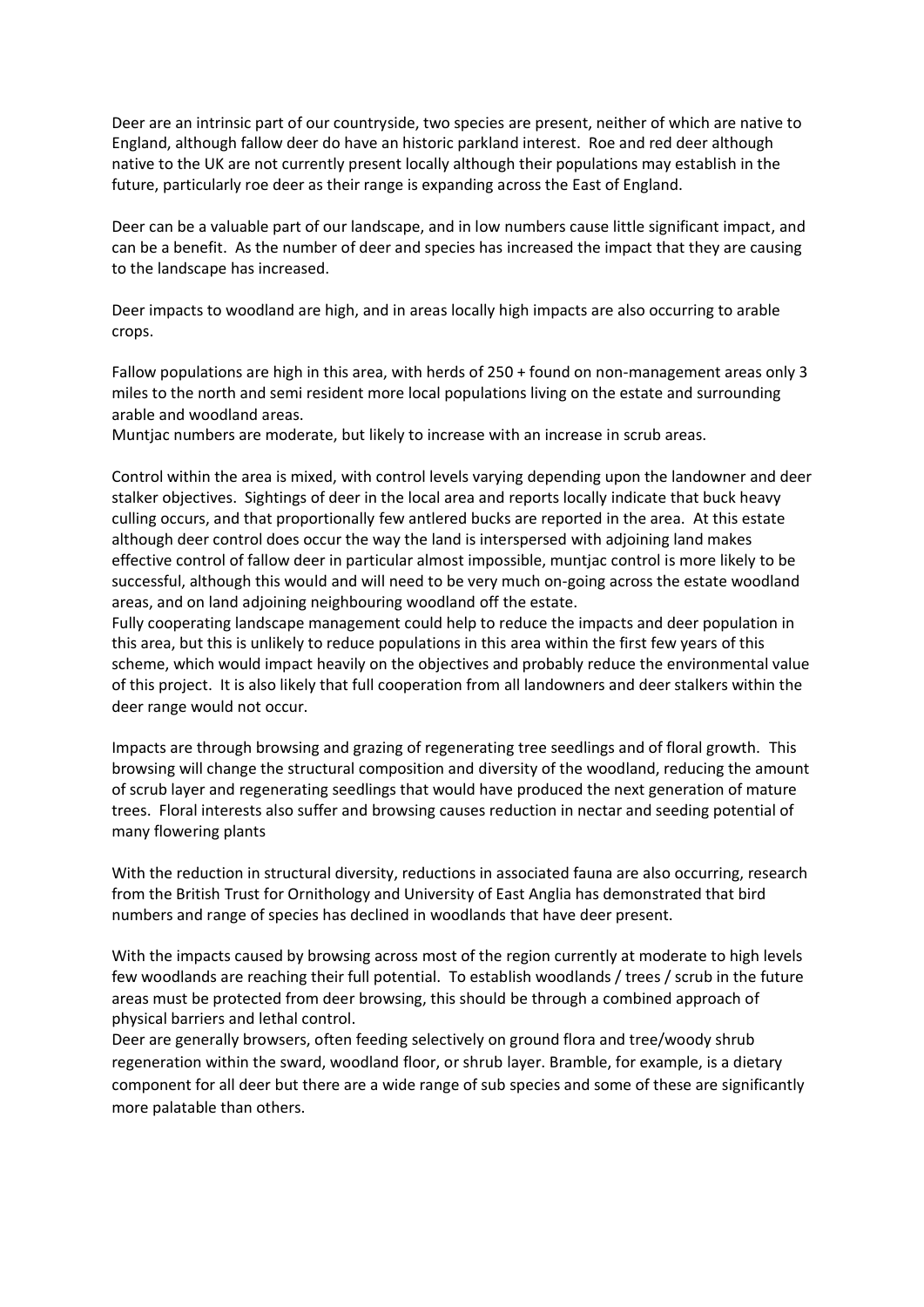Preferential browsing of plants and seedlings occurs at all levels of deer population and plant abundance but if food availability is reduced e.g. during winter, deer will necessarily feed more on non-preferential food and on adjacent crops.

Consumption rates vary depending on species and the quality of food found, but for example, a fallow deer will eat around 5kg of plant material per day, or 0.5 tonnes for every 100 fallow. Through the winter period 100 fallow can consume around 90 tonnes of vegetation. Muntjac are very selective browsers, always selecting the most succulent vegetation, flora or regeneration.

The 2019 State of Nature Report [https://nbn.org.uk/wp-content/uploads/2019/09/State-of-Nature-](https://nbn.org.uk/wp-content/uploads/2019/09/State-of-Nature-2019-UK-full-report.pdf)[2019-UK-full-report.pdf](https://nbn.org.uk/wp-content/uploads/2019/09/State-of-Nature-2019-UK-full-report.pdf) states that increasing deer numbers (both native species such as Roe and non-natives such as Muntjac), have a heightened impact on woodland and its dependent wildlife as they reduce natural regeneration and alter woodland structure through increased grazing and browsing.

With or without deer browsing, habitats vary widely according to other variables such as climate, soil type, aspect, canopy cover, presence of other plant eaters, and past management practice. These effects should be considered when interpreting impact survey results and when seeking to implement habitat change.

The most important time when establishing new woodlands is reducing impacts during the first few years of establishment, and where deer browsing, even at moderate levels, there is significant risk of loosing delicate flora, seedling regeneration and the fauna that may live on this flora and regeneration. Woodland thinning will be occurring and with the local deer population present significant losses are likely from heavy browsing, grassland being established, and scrub cover being required will also likely be affected.

Often its is the' what we don't see' as being lost that is also important, often we know what we expect to see and we can identify this if this is missing, often what we are unaware of, we do not realise we have lost.

## **Deer Fencing**

Deer fencing is essential in the first five years of the project to allow the initial flush of vegetation to establish. Beyond 5 years deer should be monitored and if needed controlled by a combination of fencing and lethal control.

Within the fence there will be an on-going requirement to undertake lethal control of muntjac and any fallow deer that do get inside the fence.

Badgers are likely to create holes in the fence lines and access points for these should be made at the time of fence erection.

There are varying specifications for deer fencing, and these should take into consideration the need to exclude fallow deer, but probably tolerate some passage of muntjac, as this is inevitable with badgers present and an interest in allowing hares passage through as well. Therefore, a fence specification that meets these criteria is essential and guidance on Countryside Stewardship fencing requirements should be consulted to ensure this is allowable.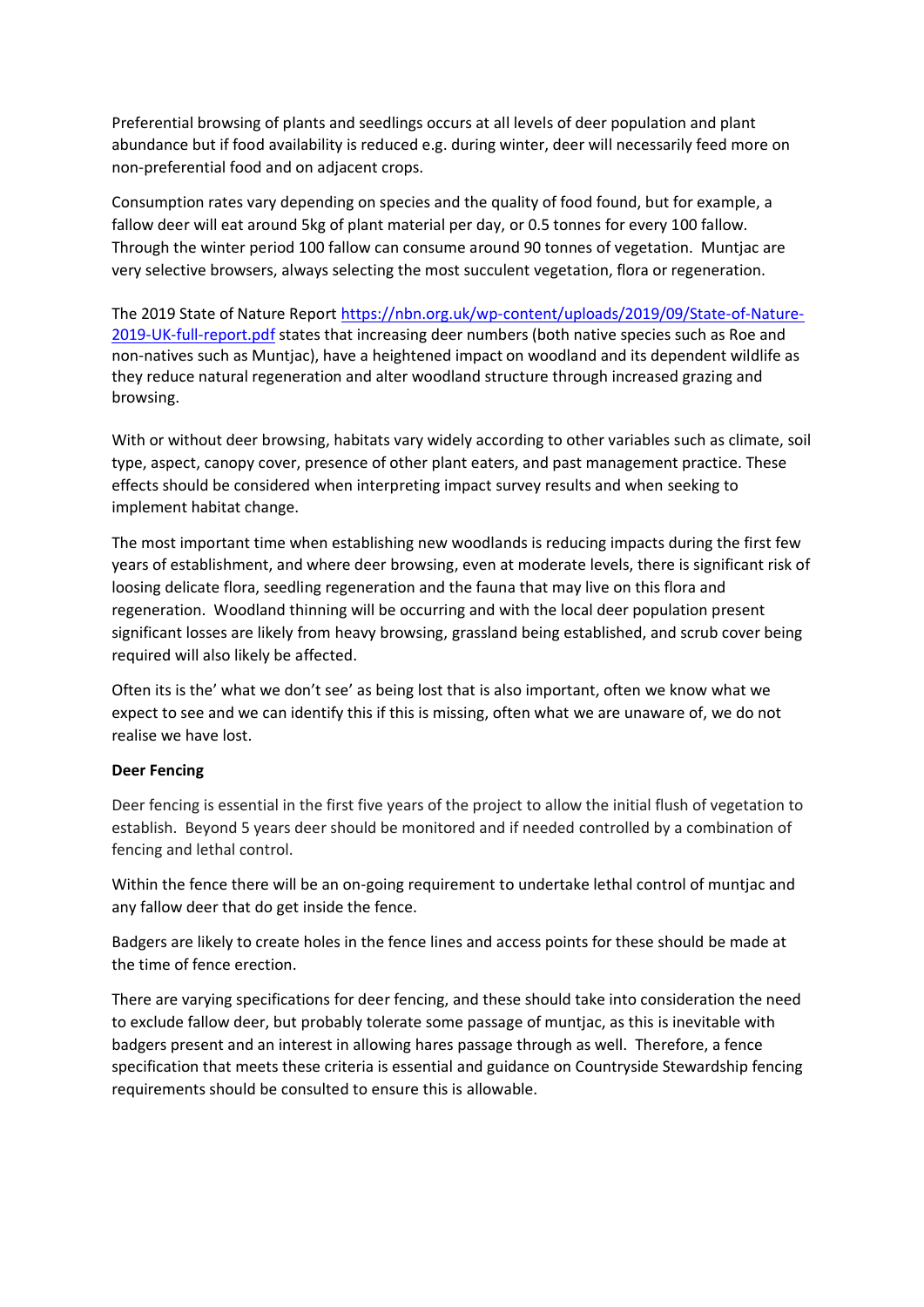

A group of 20 fallow deer near Roe Wood (12.3.2020). Sorry about the poor quality..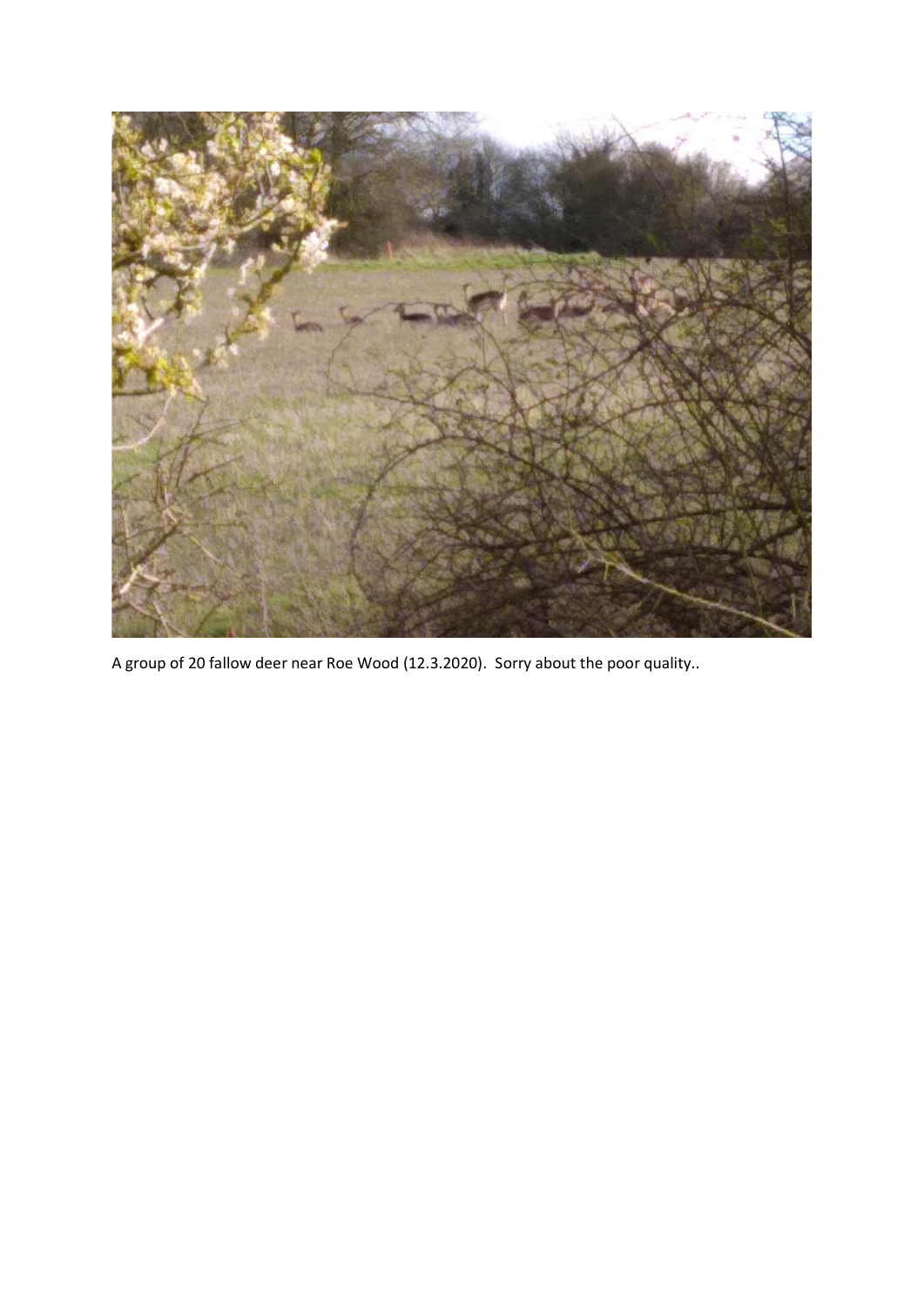

Well worn deer paths heading from Roe Wood south.